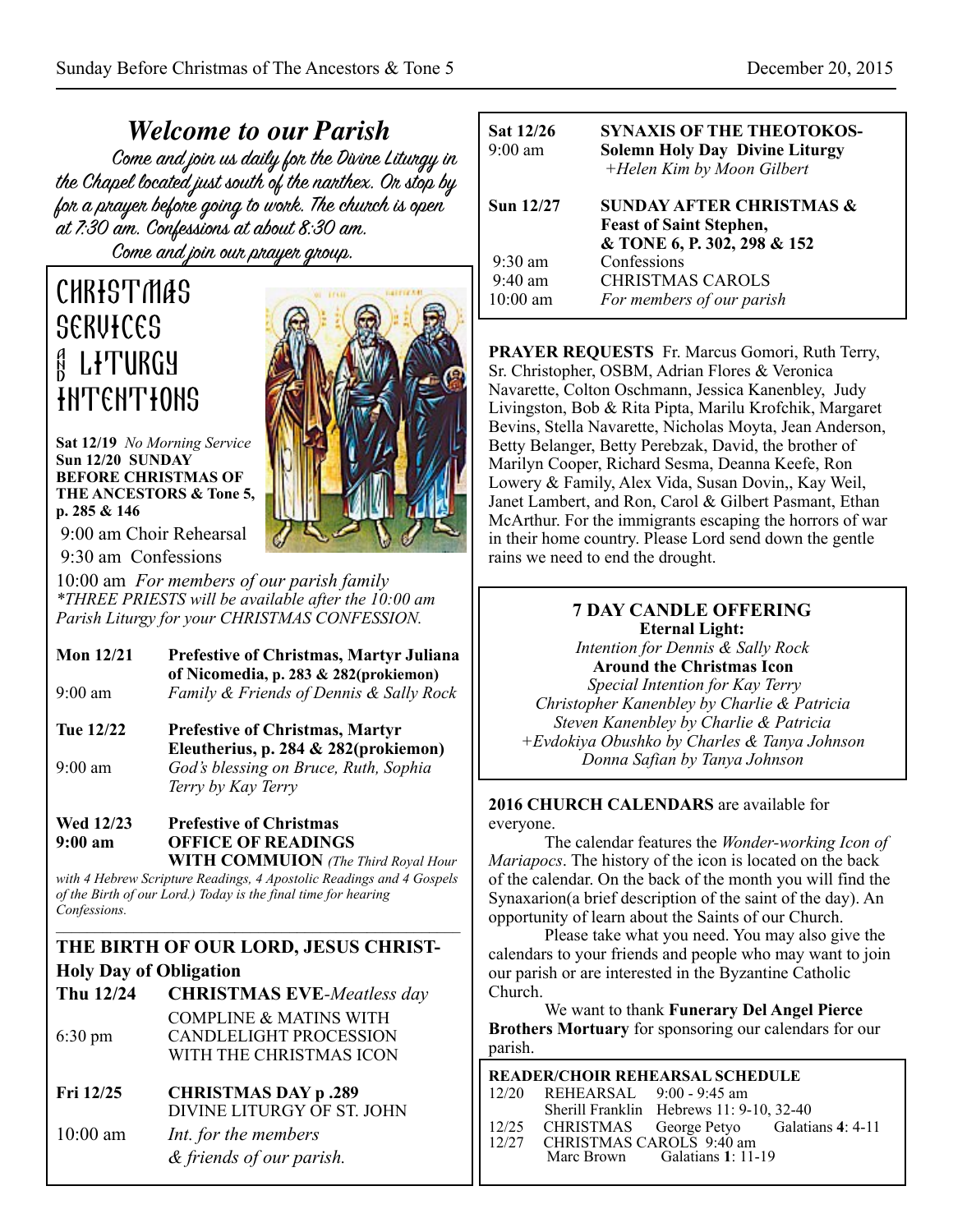You can register online: Google: RELIGIOUS

EDUCATION CONGRESS

| <b>Parish Calendar</b><br>& Upcoming Events                                                                                                                                                                                                                                                                                                                                                                                                                                                                                                                                                                                                                                                                                                                                                                                                                                                                       | Act of Repentance Using the Beatitudes Matthew 5:<br>3-12 to help you prepare for your Confession<br>(Green Faithful's Book, page 23) New American Bible                                                                                                                                                                                                                                                                                                                                                                                                                                                                                                                                                                                                                                                                                                                                                                                                                                                                                                                                                                                                                                                                    |  |  |
|-------------------------------------------------------------------------------------------------------------------------------------------------------------------------------------------------------------------------------------------------------------------------------------------------------------------------------------------------------------------------------------------------------------------------------------------------------------------------------------------------------------------------------------------------------------------------------------------------------------------------------------------------------------------------------------------------------------------------------------------------------------------------------------------------------------------------------------------------------------------------------------------------------------------|-----------------------------------------------------------------------------------------------------------------------------------------------------------------------------------------------------------------------------------------------------------------------------------------------------------------------------------------------------------------------------------------------------------------------------------------------------------------------------------------------------------------------------------------------------------------------------------------------------------------------------------------------------------------------------------------------------------------------------------------------------------------------------------------------------------------------------------------------------------------------------------------------------------------------------------------------------------------------------------------------------------------------------------------------------------------------------------------------------------------------------------------------------------------------------------------------------------------------------|--|--|
| THE BIRTH OF OUR LORD, JESUS CHRIST-<br><b>CHRISTMAS- Holyday of Obligation</b><br>12/24 Thursday 6:30 pm Compline & Matins with<br>Candlelight Procession with the Icon of the Feast<br>& the Blessings of the Loaves, wheat, wine & oil.<br>12/25 Friday Christmas Day 10:00 am Divine Liturgy                                                                                                                                                                                                                                                                                                                                                                                                                                                                                                                                                                                                                  | "Blessed are the poor in spirit, for theirs is the kingdom<br>of heaven."<br>Are we preoccupied with money and worldly goods?<br>Do we dare try to increase our personal wealth at the<br>expense of justice?<br>"Blessed are they who mourn, for they will be<br>comforted."<br>Are we impatient in bearing our own burdens?<br>Are we unconcerned about the burdens of others?<br>"Blessed are the meek, for they will inherit the land."<br>Are we at times ruthless with each other?<br>Is our personal world full of discord and violence?<br>"Blessed are they who hunger and thirst for<br>righteousness, for they will be satisfied."<br>Do we thirst for You, O Lord, the fountain of all holiness?<br>Are we to slow to spread Your influence in our lives and in<br>our society?<br>"Blessed are the merciful, for they will be shown mercy."<br>Are we slow to forgive and quick to condemn?<br>"Blessed are the pure of heart, for they will see God."<br>Are we prisoners of our senses and evil desires?<br>Are we caught up in our selfish intentions and needs?<br>"Blessed are the peacemakers, for they will be called<br>children of God."<br>Do we fail to make peace in our families, in our work, in |  |  |
| YOUR 2016 BUDGET ENVELOPE SETS are available in the<br>Narthex of the church. Be sure to take your box. Please check if<br>your name and address are correct. AND please don't use them<br>till January 2016. Any questions call Fr. Stephen. Thank you for<br>your support.                                                                                                                                                                                                                                                                                                                                                                                                                                                                                                                                                                                                                                      |                                                                                                                                                                                                                                                                                                                                                                                                                                                                                                                                                                                                                                                                                                                                                                                                                                                                                                                                                                                                                                                                                                                                                                                                                             |  |  |
| <b>TITHING AND ATTENDANCE REPORT</b><br>December 13<br>Attendance: Sun: 10:00 am 90 Souls<br>Adult Tithes: \$2,571.00<br>Youth Tithes: \$6.00<br>Candles: \$5.00<br>Christmas: \$205.00<br>Christmas Flowers: \$245.00<br>Mortgage Reduction in Memory of Evdokiya: \$50.00<br>Pledge on Mortgage: \$205.00<br>Thank you for your support and love for our Parish.<br>We accept credit and debit cards by way The Square. Your<br>receipts are e-mailed.<br><b>END OF YEAR</b> is not too far away. Take a moment and<br>see if you are up-to-date on your pledges and tithings. The<br>books are closed (by law) December 31st                                                                                                                                                                                                                                                                                   |                                                                                                                                                                                                                                                                                                                                                                                                                                                                                                                                                                                                                                                                                                                                                                                                                                                                                                                                                                                                                                                                                                                                                                                                                             |  |  |
| RELIGIOUS EDUCATION CONGRESS, ANAHEIM,<br>CA. The largest Religious Education Congress will be held<br>at the Anaheim Convention Center from February 26-28,<br>2016. Our Eparchy will have an exhibitors booth in the<br>Convention Center during which Bishop Dino will be<br>present, displaying and distributing materials of our<br>Byzantine Catholic Church. Very Rev. David M. Petras<br>will be a co-presenter with Rt. Rev. Alexei Smith on "The<br>Importance and beauty of the Eastern Catholic Churches".<br>This workshop will be held on Friday, February 26th.<br>In addition to our presence as Eastern Catholics,<br>on Saturday, February 27th at 5:15pm, Rt. Rev. Aphram<br>Mushe will celebrate the Syriac Divine Liturgy.<br>Let's make a concerted effort to witness our<br>Byzantine Catholic Church and our Eastern Catholic<br>presence by attending this Religious Education Congress. | our Church, in our country and in the world?<br>"Blessed are they who are persecuted for the sake of<br>righteousness, for theirs is the kingdom of heaven."<br>Do we prefer to practice injustice rather than suffer for the<br>sake of righteousness?<br>Do we discriminate against people and oppress and<br>persecute them?<br>"Blessed are you when they insult you and persecute you<br>and utter every kind of evil against you falsely because of<br>me. Rejoice and be glad for your reward will be great in<br>heaven."<br>Have we suffered because of our faith and for following<br>our Lord, Jesus Christ?<br>If so, we are on the right road to the Kingdom of Heaven.<br>Lord, Jesus Christ, son of God have mercy on me a sinner.                                                                                                                                                                                                                                                                                                                                                                                                                                                                           |  |  |
| You can register online: Google: RELIGIOUS                                                                                                                                                                                                                                                                                                                                                                                                                                                                                                                                                                                                                                                                                                                                                                                                                                                                        |                                                                                                                                                                                                                                                                                                                                                                                                                                                                                                                                                                                                                                                                                                                                                                                                                                                                                                                                                                                                                                                                                                                                                                                                                             |  |  |